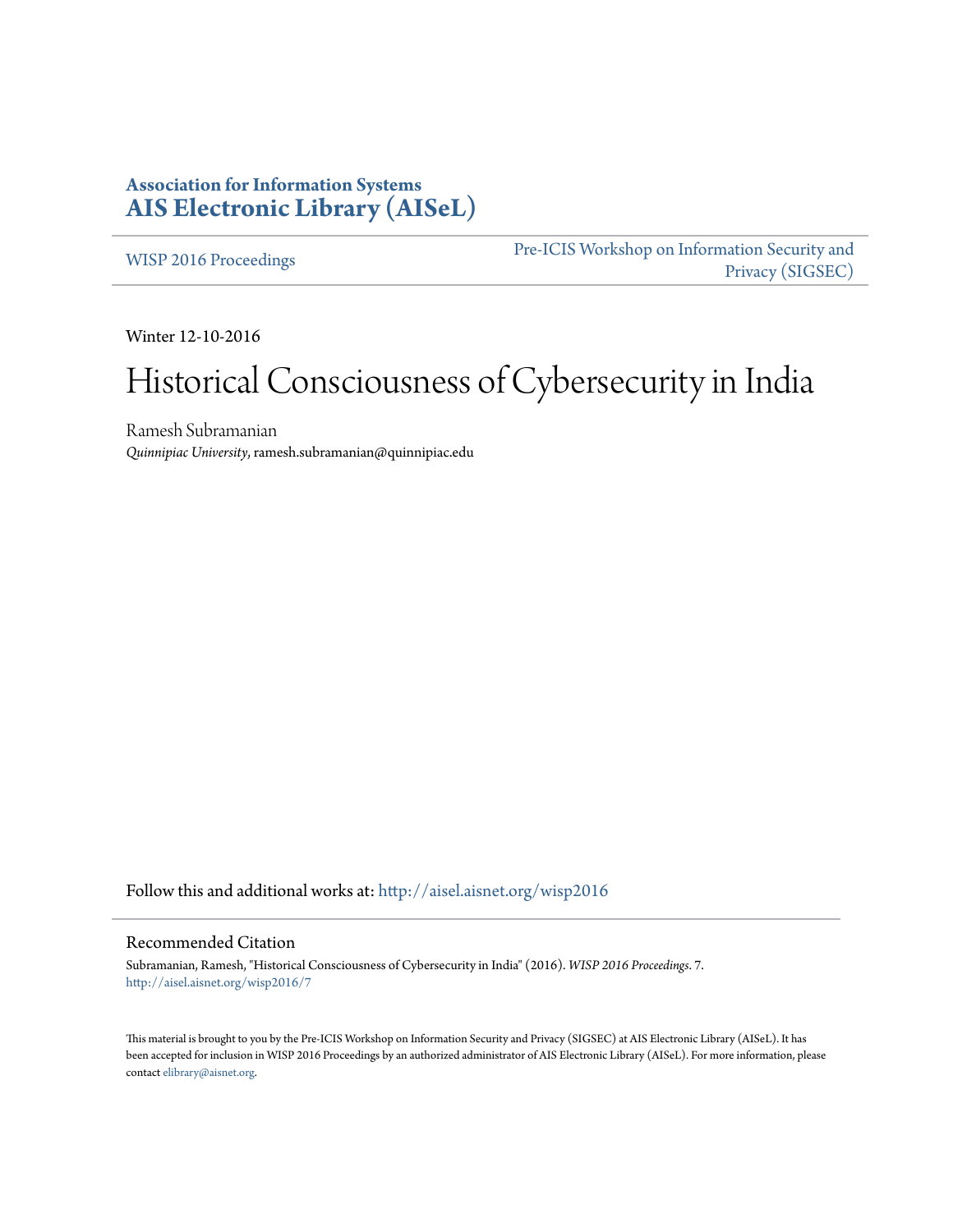## **Historical Consciousness of Cybersecurity in India**

#### **Ramesh Subramanian**

Quinnipiac University, Hamden, USA {ramesh.subramanian@quinnipiac.edu}

## **ABSTRACT**

This paper examines conceptual developments in the history and evolution of cybersecurity in India. We look at cybersecurity very broadly, starting from the history and development of ICTs, specifically telecommunications in India during the colonial period, their role as a security apparatus to the British, and the continuation and refinement of this role by the Indian government after independence. We trace the evolution of telecommunications and computing in India starting from the 1960s, the expansion of telecommunications infrastructure, the role of ICTs in national security and development, and the gradual ascent of cybersecurity as a security apparatus, and ICT policy deliberations.

**Keywords:** Cybersecurity history, India, Colonial control, Telecom laws, Culture of security

#### **INTRODUCTION**

India's post-liberalization economy has allowed private ICT corporations to emerge and thrive, but the telecommunications sector is still strictly regulated. The agility of private enterprises deeply contrasts with the slower governmental processes with respect to security, privacy and public policy. Interactions affecting the latter are much slower, requiring more deliberations and feedback-response, and access to expertise. Over the last ten years, several well publicized cases have illustrated India's weaknesses in cybersecurity preparedness. In 2011, the Citizen's Lab at the University of Toronto discovered massive infiltration of India government and military computers by foreign attackers (Dharmakumar & Prasad 2011).

We examine the complex set of influences – which include the introduction of telecommunications in colonial India, state control, state and regulatory bodies, history of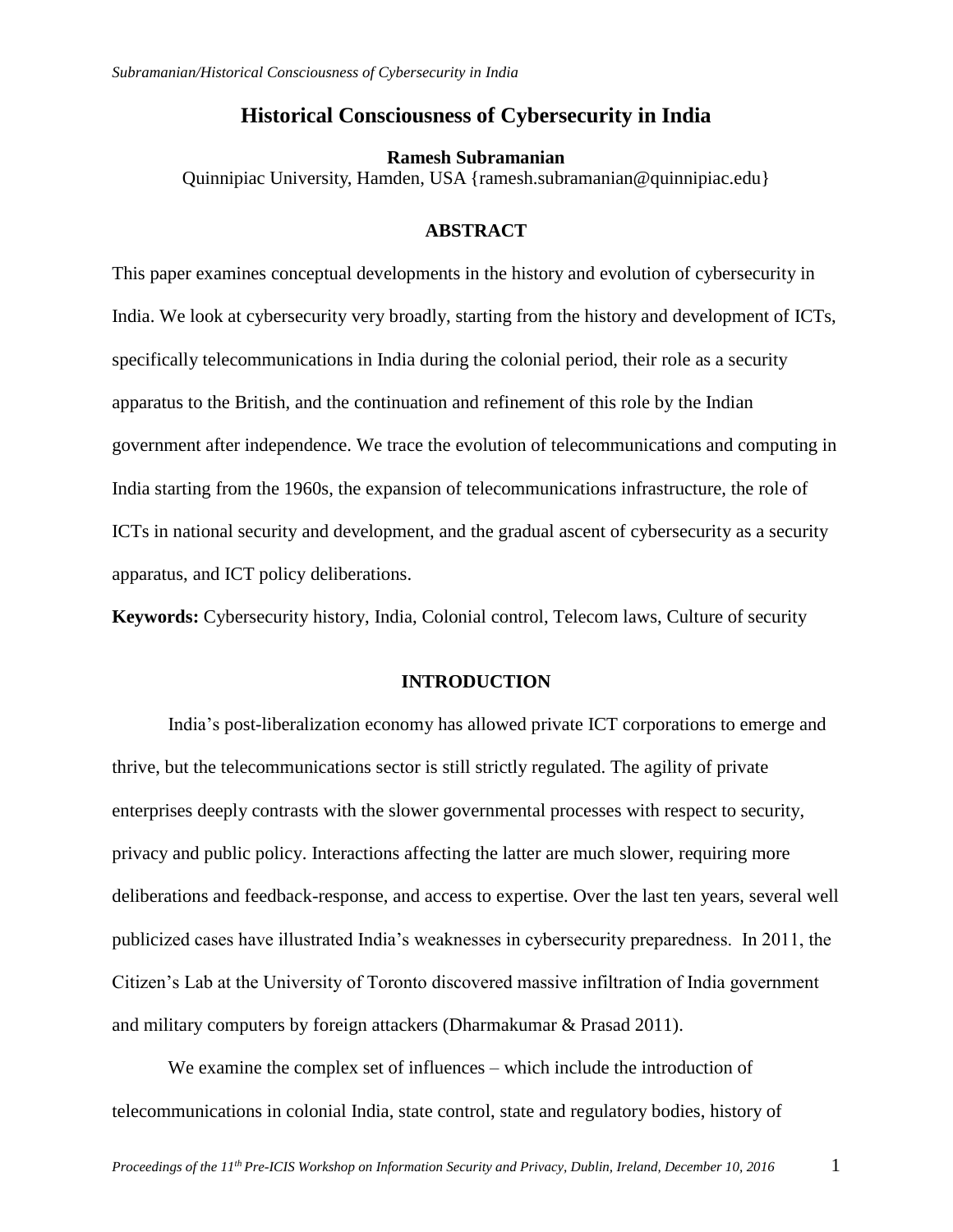legislative actions, think tanks dealing with national cybersecurity, Internet service providers, and content providers, as well as cultural imperatives – through an historical lens with a view to gaining a deeper understanding about the way cybersecurity has evolved in India over time. The methodology we adopt is historiographic research.

## **COLONIAL INDIA: THE TELEGRAPH, COMMUNICATIONS AND SECURITY**

In 1848, James Andrew Broun Ramsay, Marquee of Dalhousie (1812 – 1860), also known as Lord Dalhousie, was appointed the Governor-General of India by the East India Company. His mission was to unify India, a huge landmass comprised of numerous kingdoms, and eventually control it. A new invention known as the telegraph helped him accomplish this objective. The telegraph was patented, almost at the same time, in 1837 by William Cooke and Charles Wheatstone in England, and by Samuel Morse in the US respectively. Independent of these, a British surgeon named William O'Shaughnessy working for the East India Company in India developed his own telegraph system, and set up a 13.5-mile demonstration telegraph system near Calcutta in 1839. When Lord Dalhousie became governor, he authorized O'Shaughnessy to build a 27-mile telegraph line near Calcutta, which was then the headquarters of the British government in India. The first trans-India telegraph lines were laid in 1851 by the British government. The British rulers used the telegraph as an instrument to maintain security and control. In fact, the telegraph was used to transmit strategic communications during the 1857 "Sepoy rebellion," when Indian soldiers mutinied against the British. The strategic use of the telegraph was not lost on the Indians. Lienhard notes that one captured Sepoy rebel, while being led to the gallows, pointed to a telegraph line and cried, "There is the accursed string that strangles us" (Lienhard 1998). H.C. Fanshawe, in his book "Delhi Past and Present" refers to the incident when, during the rebellion, a telegraph signaler at Delhi was cut down with his had still upon the telegraph instrument (presumably signaling information to the British) (Fanshawe 1902, pp108). Aditi Vatsa notes that Sir Robert Montgomery, a British administrator during the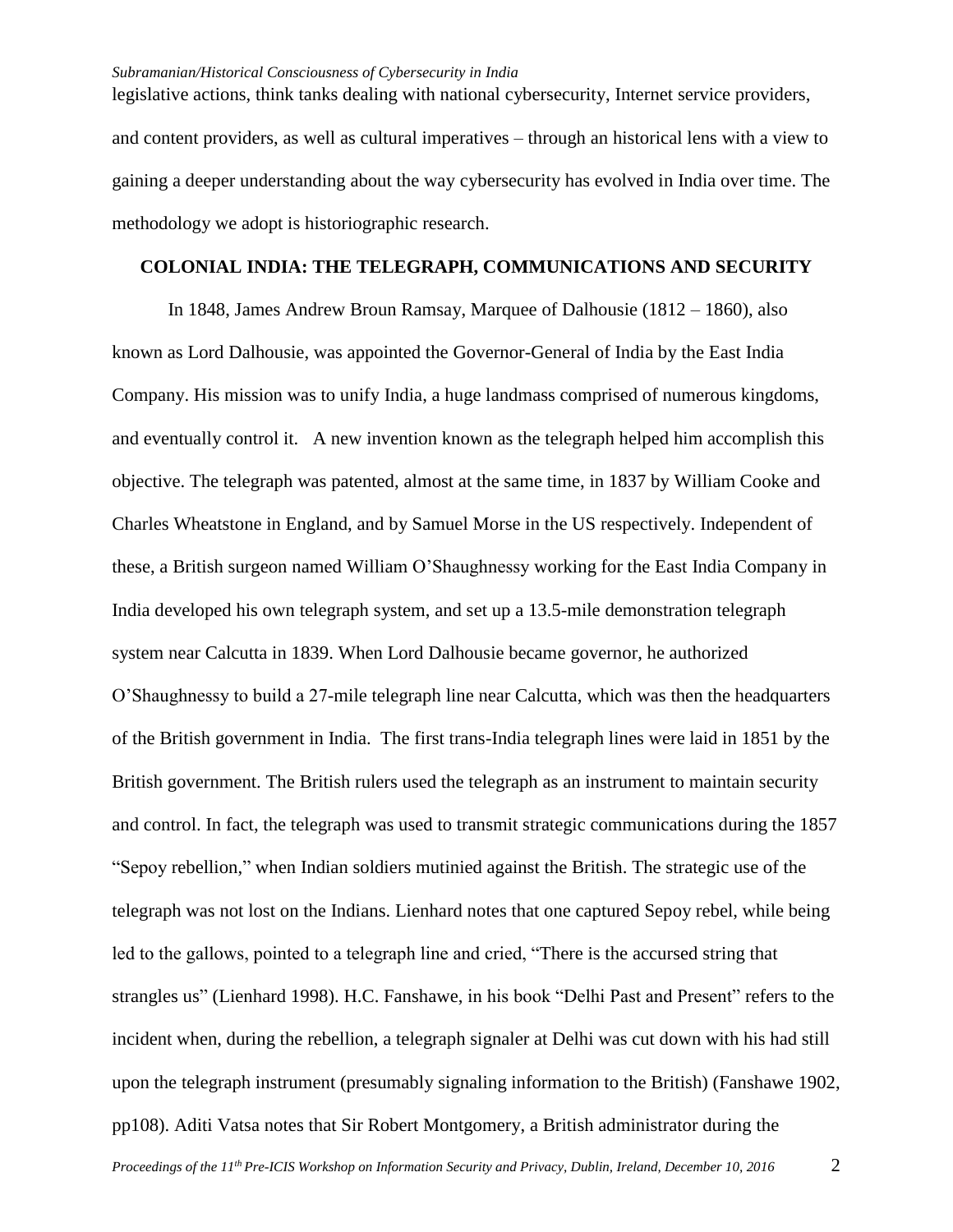colonial times, had remarked after the mutiny that "the electric telegraph had saved India"(Vatsa 2012).

In 1854, the first Telegraph Act was passed under Lord Dalhousie, and unlike England, the telegraph was made into a government monopoly. This, and the subsequent Act in 1860 granted the government powers to take possession of leased telegraph lines (and thus gain possession of the telegraphs that were transmitted) upon any public emergency (Acharya 2015). Daniel Headrick notes that Lord Dalhousie viewed the telegraph not as a business enterprise, but as an instrument of British power in India (Headrick 1991).

After the rebellion, the telegraph spread rapidly in India, primarily for military purposes. It was also eventually opened up to commercial enterprises and the public, though control was strictly maintained by the government. As the use of the telegraph for commercial purposes grew, so began its deliberate misuse  $-$  i.e., selling of crucial commercial information in the open market by under-paid government telegraph operators. Halford Hoskins noted that there was "malicious misconstruction of messages whenever native merchants may profit from these errors, and it was an open scandal that commercial intelligence was peddled in Indian markets by Government telegraph clerks" (Hoskins 1928, pp. 386). These can be considered to be examples of early 'telecommunications breaches' in India.

More versions of the Telegraph Act followed. The Telegraph Act of 1876 reinforced the government's power to possess leased telegraph lines during public emergencies *as well* as in cases deemed to be of public interest. This Act was superseded by the Telegraph Act of 1885, which granted the government the power to order interception of messages during public emergencies as well as for public interest.

# **Telecom Developments in Late 19th and early 20th Century**

In 1881 the government granted permission to the Oriental Telephone Company to set up exchanges in five cities (BSNL Calcutta Telecom District 2012). By 1884 the telephone was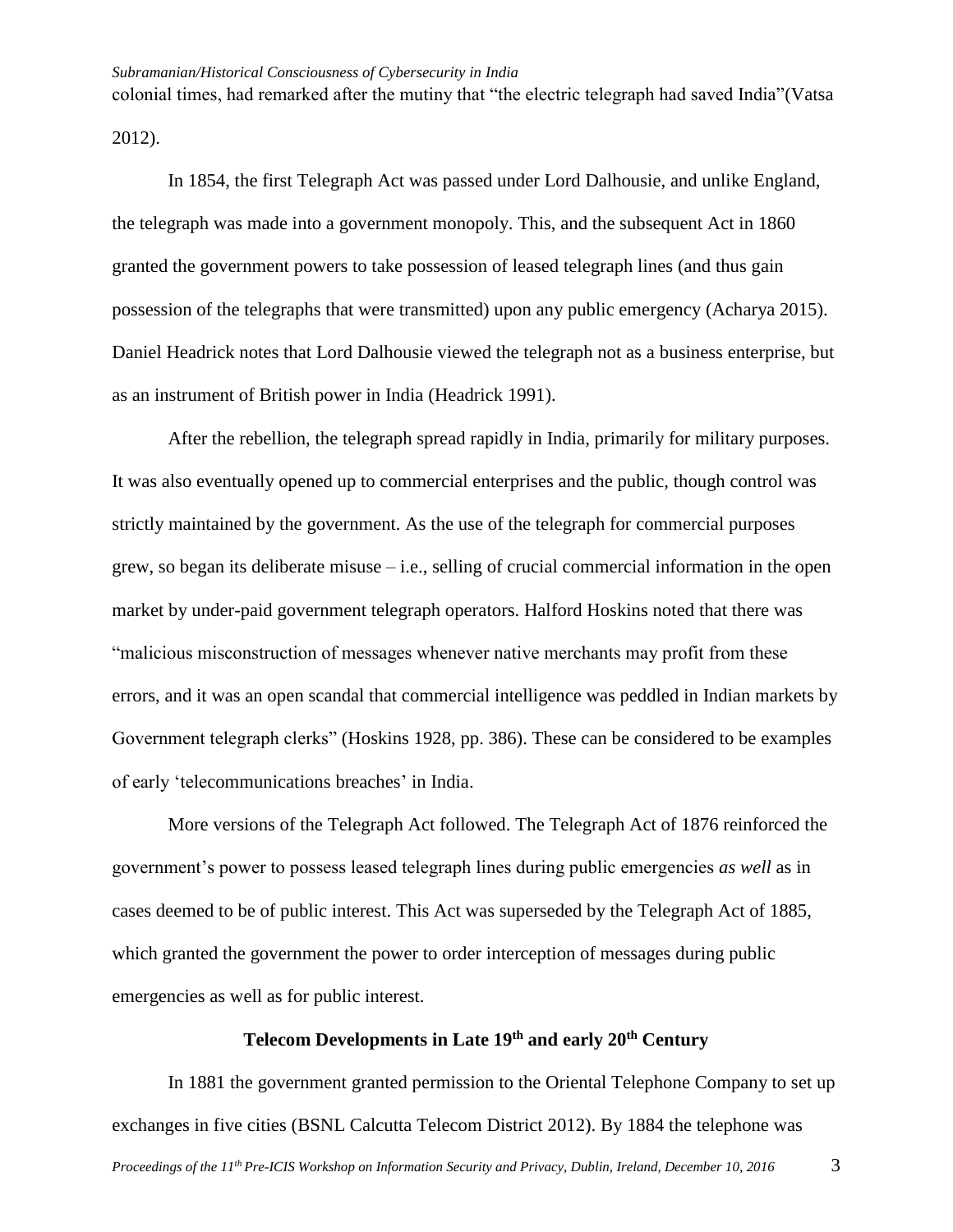combined with the telegram service, and telegrams were beginning to be sent and received by telephones (Mann 2015). Telephones came completely within the purview of the Telegraph Act of 1885. In that Act, the definition of "Telegraph" included "telephonic or other communications by means of electricity, galvanism or magnetism" (The Governor General of India 1885). By the early 1920s wireless telegraphy was replacing wired telegraphy. To address this technology development, the Indian Wireless Telegraphy Act was enacted in 1933. This Act treated wireless telecommunications as a simple appendix to the telegraph, and thus nothing substantially different was added to the Telegraph Act of 1885.

These early examples show how communication control, strict governmental oversight of telecommunications, as well as surveillance through wiretapping were well established in India during colonial times through a series of telegraph statutes. These statutes, which show the colonizer's interest in maintaining control and power over the colonized, survived unchanged for 87 years, well after India gained independence from the British in 1947.

## **INDEPENDENCE: CONTINUING THE BRITISH TELECOM SECURITY LEGACY**

After India gained independence in 1947, the Indian government was determined to attain security and self-sufficiency without the help or assistance of any other nation. Indigenous industrial development was the "mantra" of the newly formed nation and its leaders. The Indian government decided that telephone and telegraph systems would be a government monopoly administered by its own civil service (Menon 1999). Thus, at the time of independence, all foreign telecommunications companies were nationalized to create the Posts and Telegraphs Department ( $P & T$ ), a state-run monopoly. In doing this, the central government retained complete control of telecommunications, a legacy of British colonial rule.

## **Free Speech, Privacy and the Constitution**

The Indian Constitution (1949) guarantees the right to free speech, but also stipulates that this right can be deprived under nine extenuating conditions. These are listed in Article 19(2). But the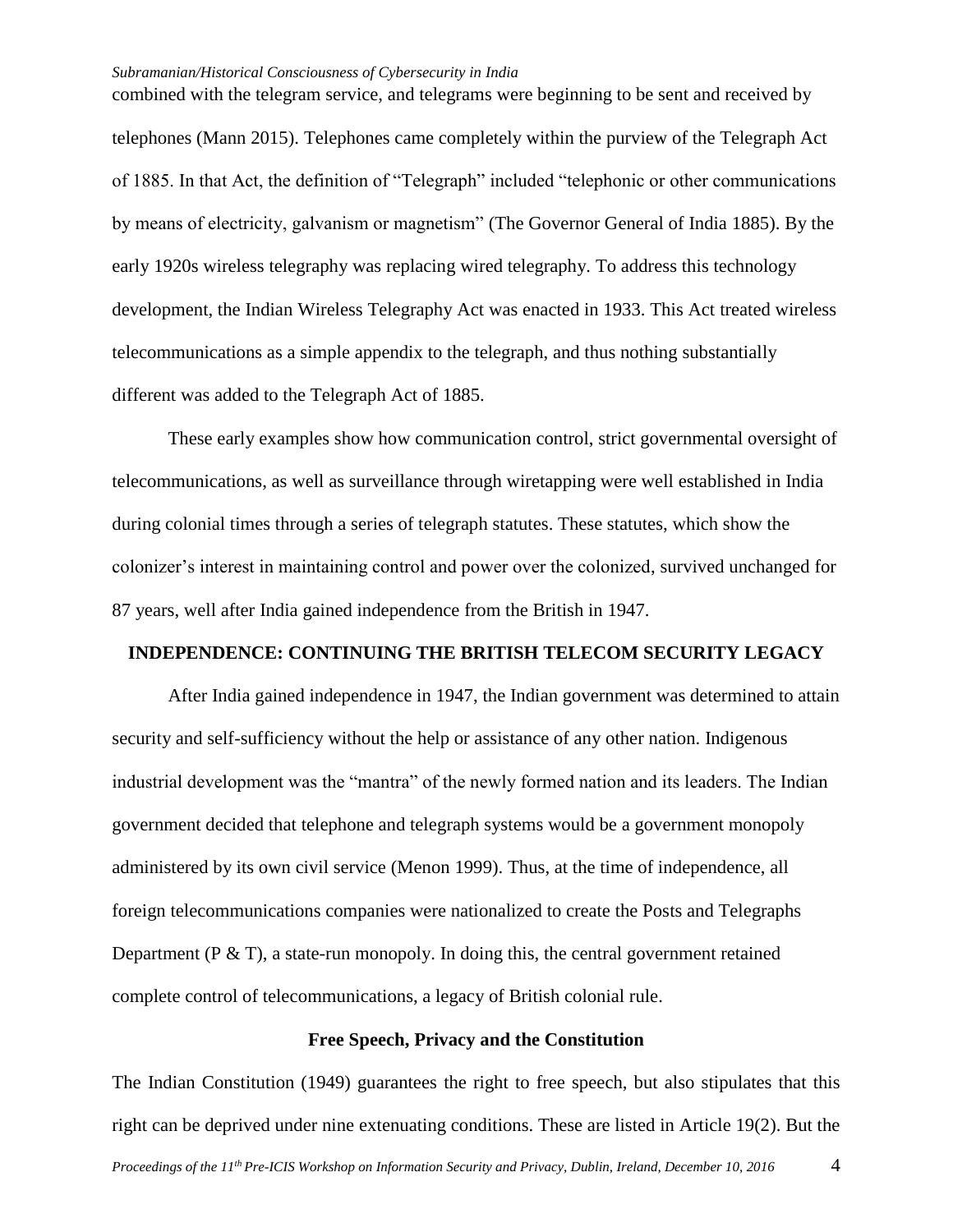Telegraph Act of 1885 left the terms "public emergencies" and "public interest" deliberately vague, and to the discretion of the government. This "gap" was however plugged by the 1972 amendment to the Telegraph Act under Indira Gandhi's rule (discussed in the next section). The Indian Constitution also does not explicitly guarantee privacy. Article 21 states that "no person in the country may be deprived of his life or personal liberty except according to procedure established by law" (Human Rights Watch 1999). It does not explicitly state anything about an individual's right to privacy. The first connection between Article 21's granting of "personal liberty" and an individual's privacy rights in India was established in the 1964 Supreme Court ruling in the *Kharak Singh v. State of Uttar Pradesh* case (Agarwala 1996, para 4). Kharak Singh had complained in his lawsuit that his right to privacy was being violated by the police of the State, who made domiciliary visits to his place of residence and harassed him. The Court repelled his argument, but the minority judgment emphasized the need to recognize the right to privacy "as it was an essential ingredient of personal liberty." From that time on, the right to privacy has gradually become accepted as a right granted through Article 21 of the Constitution, and has been applied to various situations.

Thus Article 19 guarantees free speech, and Article 21 has generally come to be accepted as recognition of individual's right to privacy. However, the combination of these two articles fail to address the issue of wiretapping that is allowable under the Telegraph Act of 1885, which was adopted by India after independence.

### **Phone Tapping in India**

Wiretapping (or phone tapping) private citizens' telephones has routinely been employed by Indian security agencies at the behest of the government in power, mostly to harass opposition politicians. The wording of the Telegraph Act was ambiguous enough that the government has often used this as a weapon, usually claiming that there existed a threat to society at large. Since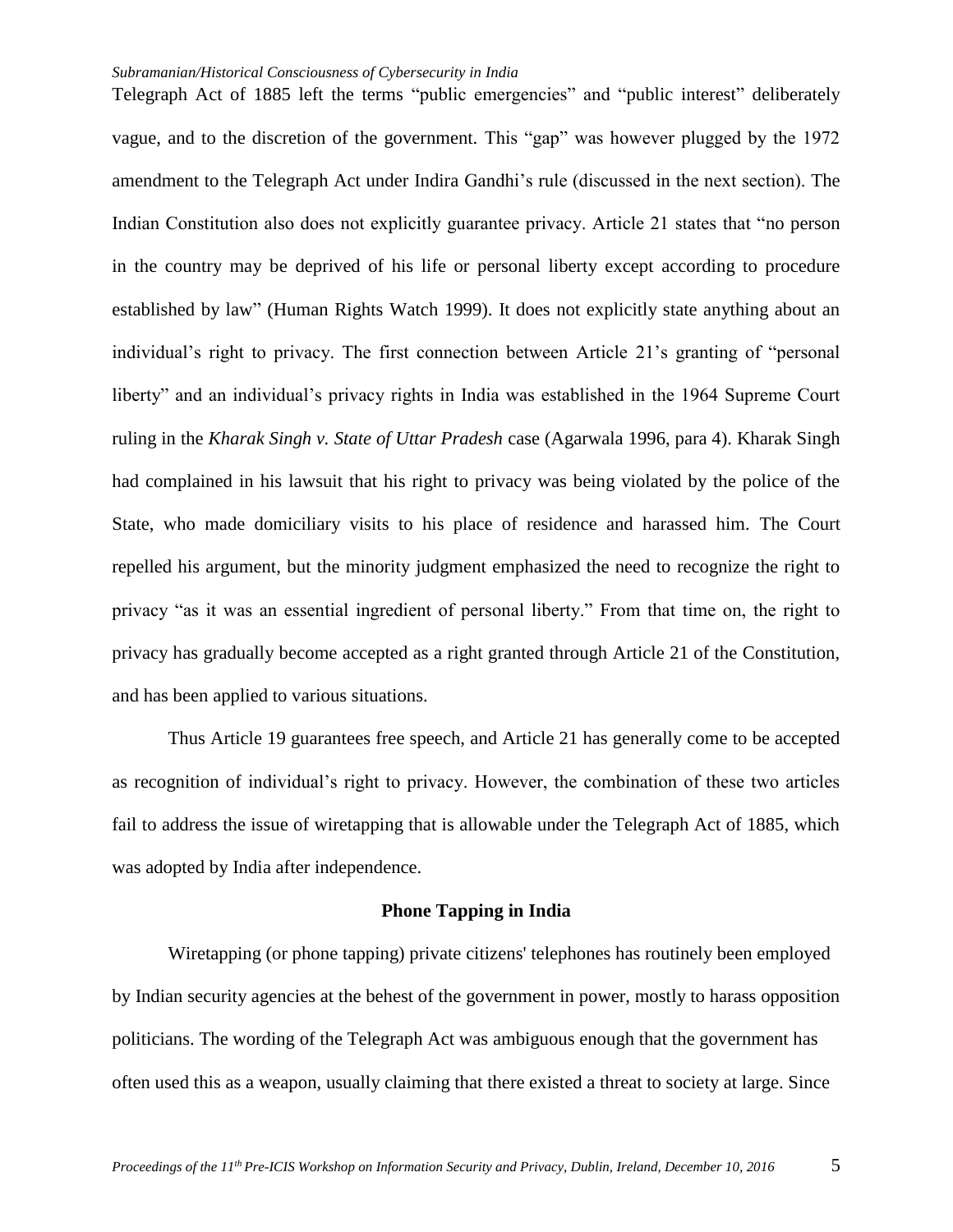telecommunications was until recently completely controlled and run by the government, this was easily achievable in practice.

Phone tapping of members of opposition parties became widespread in the 1970s and 1980s (The Lewiston Daily 1981, page 32). In 1971 Prime Minister Indira Gandhi, citing internal and external security threats, oversaw the enactment of the Defense and Internal Security of India Act 1971 (DISA), which gave the government fresh powers to wiretap. These powers were not subject to even the minimal protections of the Telegraph Act. In 1972, the Indian Telegraph Act 1885 was amended by HN Bahuguna, the Communications Minister, to include five "conditions" from Article 19(2) of the Constitution that provide more explicit situations under which a threat to public interest or an internal emergency could be perceived. This amendment further reduced privacy protection by actually enhancing the powers of the government to intercept messages even if there was a threat of "incitement of offences" (Dhavan 2000). This amendment provided more ammunition to the party in power at the moment. During the years 1975 to 1977, Mrs. Indira Gandhi, fearing electoral disqualification, declared a "state of Emergency" and took total power over India. India became a near-totalitarian state, and numerous civil and human rights violations were committed. The ordinarily free press was severely censured, and the telephone conversations of opposition politicians, members of the press and even university professors were secretly intercepted, thus abusing the provisions of the Indian Telegraph Act. These incidents have been widely reported in the press. However, no single political party in India can be solely implicated in the numerous wiretapping scandals that have been exposed periodically. Over the years, every party in power has resorted to this practice against opposition politicians. The list of those whose phones have been tapped include the former Prime Minister, Mr. Chandra Shekar (in 1991), who had been subjected to wiretapping before he assumed office by his political opposition, the National Front, headed by V.P. Singh; and the former President of India, Zail Singh, by the government led by Rajiv Gandhi (between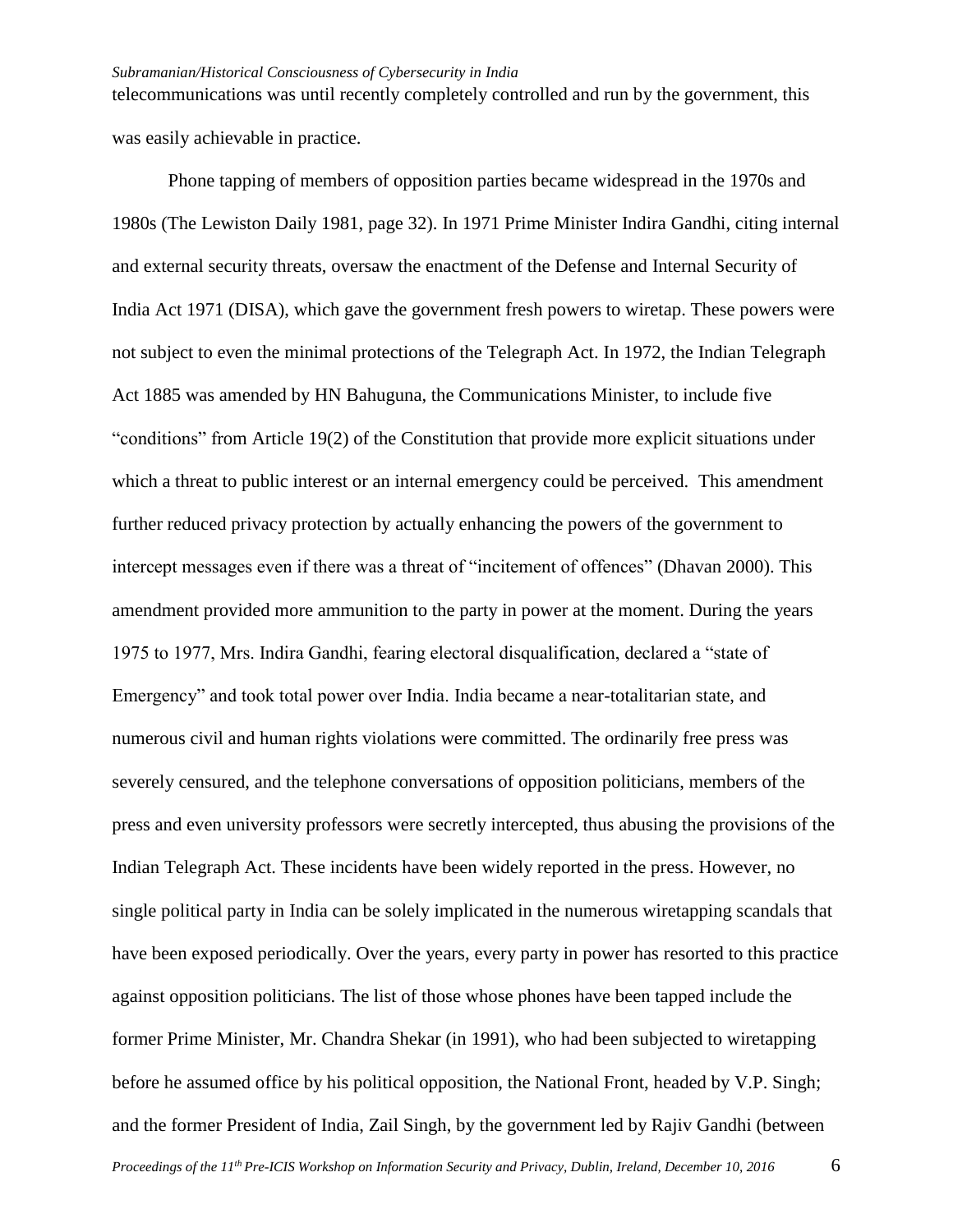the period from 1984 to 1987) (The Hindu (Opinion) 2006). The free press played an important role in exposing the phone tapping scandals in India during this period in India's history.

## **Wireless Telecommunications**

As wireless telecommunications gained ground in India in 1995, new problems surfaced. New geopolitical developments and increased terrorist activities required the government to have interceptive powers to extend to mobile telecommunications also. This was easily achievable, as the government's Department of Telecommunications was the sole licensing authority for private operators offering wireless services. It simply added a clause through which operators would be obliged to provide dedicated surveillance lines to identified government agencies, such as the Intelligence Bureau (IB) and the Central Bureau of Investigation (CBI) (The Indian Express 2006).

## **INTERNET AND THE INFORMATION TECHNOLOGY ACT OF 2000**

By the early 1980s, it became apparent to the politicians, industrialists and large sections of the intelligentsia that the socialist policies had not succeeded. In 1984, facing a severe foreignexchange reserve problem, the Indian government finally ushered in some liberalized economic policies under the Prime Minister-ship of Rajiv Gandhi. In 1991, Manmohan Singh, India's Finance Minister under the PV Narasimha Rao, further liberalized the economic policies. A new industrial policy (NIP) vastly easing onerous industrial license policies and import restrictions on high technology was announced. Export-oriented ventures were given tax incentives. Foreign direct investments (FDIs) were welcomed in all sectors.

In 1986 the government's Department of Electronics (DOE) obtained a funding of \$6 million from the UNDP to create the Education and Research in Computer Networks (ERNET). ERNET was formally connected to the Internet on February 12, 1989 (Ramakrishnan 2009). Initially, ERNET was limited to researchers and employees at seven elite academic and research institutions and the government's Department of Telecommunications (DOT), and ERNET staff.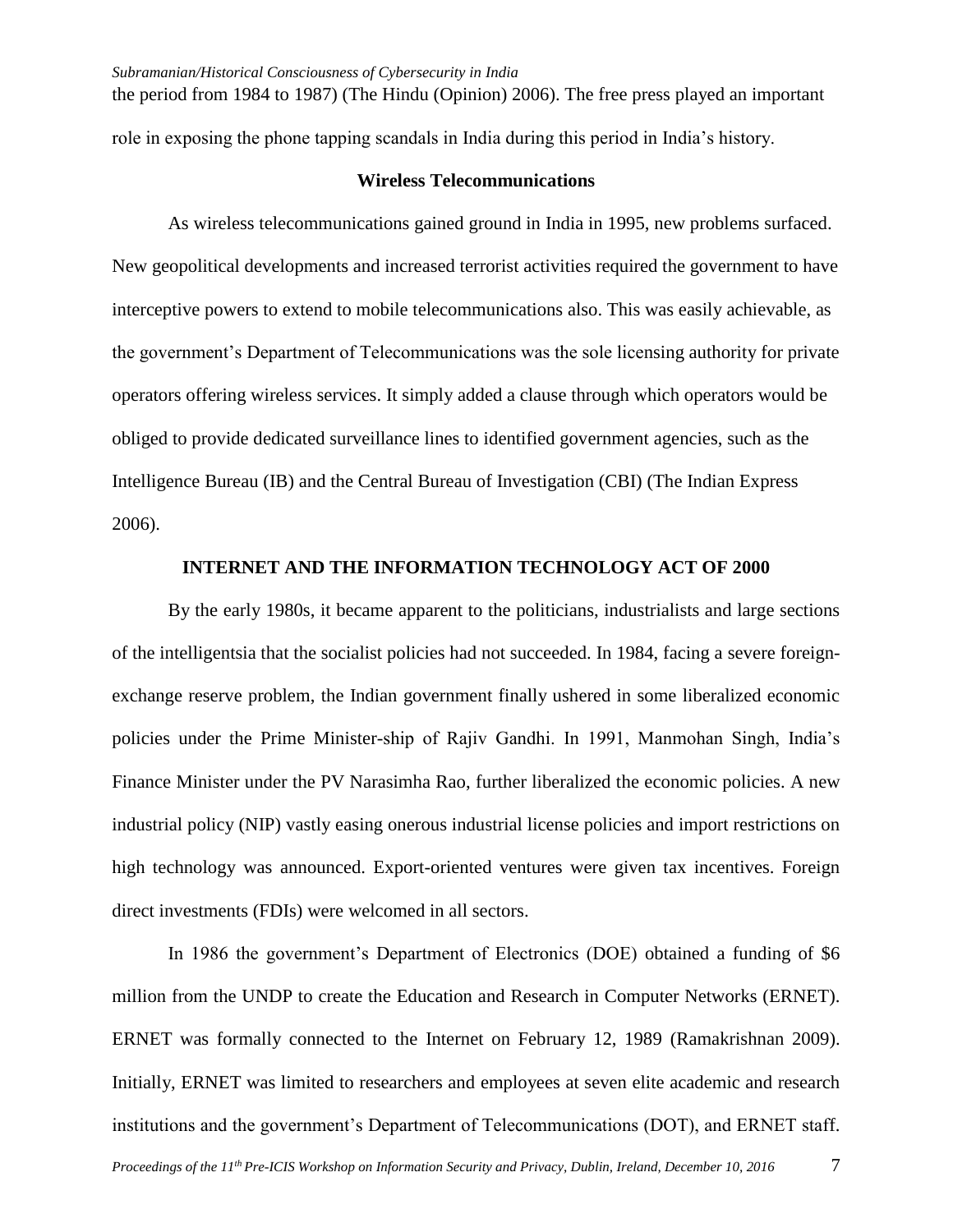The DOT permitted public access to the Internet in 1995, and the government-run VSNL was the first public-access ISP in India. Later, in 1998, the DoT announced the private ISP policy.

Realizing the vast potential of information technology, the Indian government began to take some critical steps towards fostering and engendering growth in this sector. In 1998, Prime Minister Atal Behari Vajpayee set up a "National Task Force on IT and Software Development." The resulting ideas and suggestions were collected and developed into an "Information Technology Action Plan," which consisted of 107 "objectives," categorized under several areas such as "Info-Infrastructure Drive," export targets for IT software and services, strategies for creating IT penetrations and awareness, Citizen IT interfaces, IT in Government, and development of Data Security Systems and Cyber Laws (IT-Taskforce-NIC 1998). Objectives 100 to 107 pertained to "Data Security Systems and Cyber Laws," and envisaged the creation of an Information Security Agency, cybersecurity laws, national cybersecurity policy, digitizing data and record-keeping. The IT Plan was used to create the Information Technology Act of 2000.

## **CYBERSECURITY CONSCIOUSNESS**

The IT Act of 2000 aims "to provide legal recognition for transactions carried out by means of electronic data interchange and other means of electronic communication, commonly referred to as "electronic commerce", which involve the use of alternatives to paper-based methods of communication and storage of information, to facilitate electronic filing of documents with the Government agencies…" (Ministry of Law, Justice and Company Affairs 2000). The Act addresses many issues pertaining to the conduct of e-commerce, such as digital signatures, public key infrastructure, e-governance, cyber contraventions, cyber offences and confidentiality and privacy. Thus, some of the issues of security and interception under the telegraph and telephone regimes were now extended to the realm of the Internet, and thus were subsumed under the notion of "cybersecurity."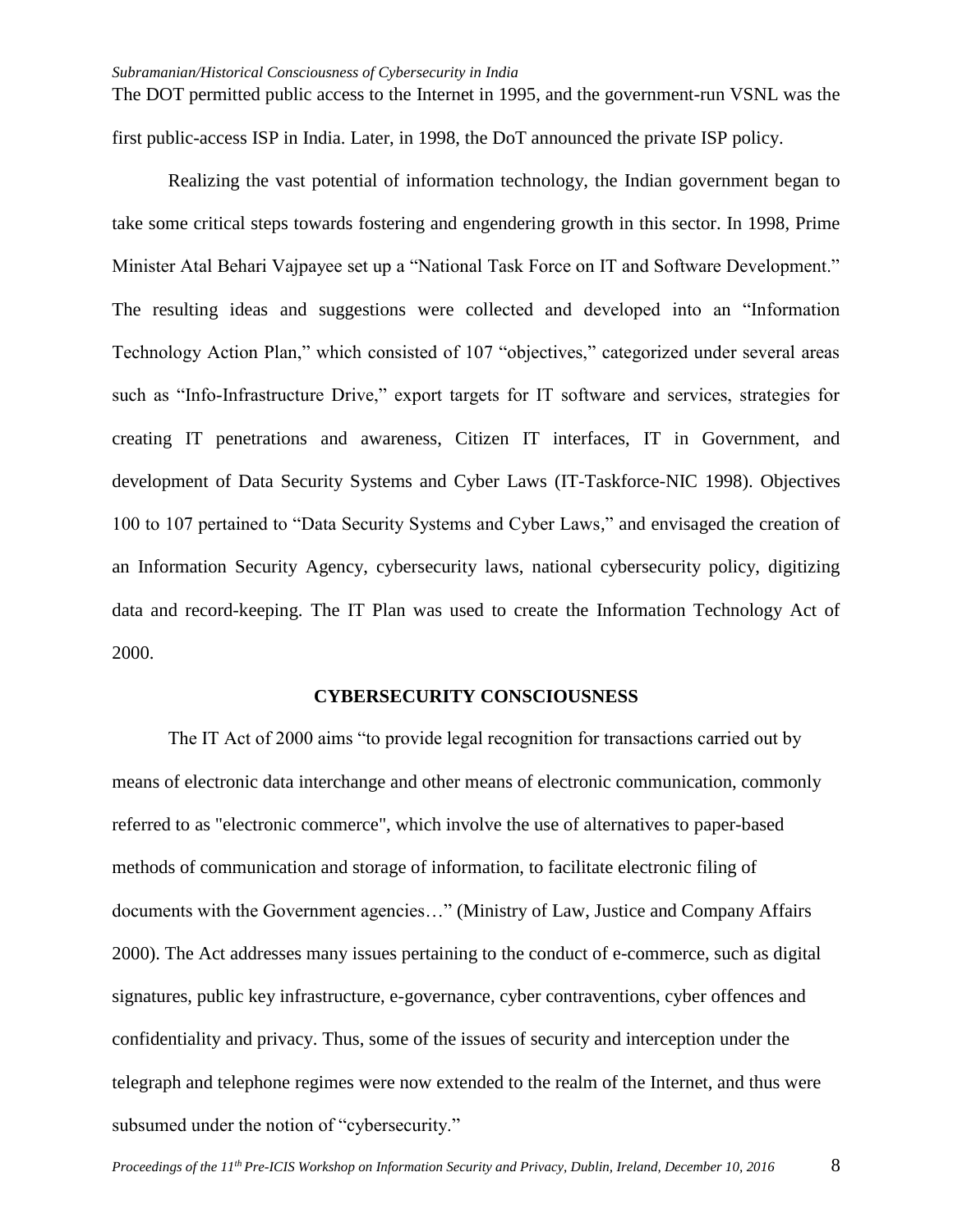Today more and more middle-class Indians use the Internet for information, shopping and banking. Viruses, malware, phishing and identity-theft incidents have slowly but surely caused increased awareness of the importance of securing personal information. Cybersecurity is becoming important not just for the state, but also for its citizens. Indian citizens are becoming collectively conscious of privacy on the Internet, security of personal data, and along with that, surveillance by the government.

There is also the realization that just as in the case of telegraphs and telephones, the government was not eager to keep the Internet completely open and free of any type of censorship or surveillance. In subsequent years the IT Act has faced criticism for being too expansive and for undermining privacy and free speech (Holder & Grimes 2006). An example of its expansiveness is seen in Section 2 (1) (o), which defines data in very broad terms by including all kinds of personal, banking, financial, confidential health and insurance related data (Dugal 2008). The only safeguard that the IT Act provides to data is with respect to the penalty in cases of breach or unlawful activity (Bharadwaj 2010).

Three years after passage of the IT Act, the Indian government formalized its process for blocking websites. Through "Notifications" in 2003 and 2004, the government established the Computer Emergency Response-in India (CERT-In) and the procedure for blocking of websites. According to the Ministry of Telecommunications notification dated February 27, 2003: "India (CERT-In) shall be the single authority for issue of instructions in the context of blocking of websites. CERT-In, after verifying the authenticity of the complaint and after satisfying that action of blocking of website is absolutely essential, shall instruct Department of Telecommunications (DOT) - (LR Cell) to block the website. DOT, under whose control the Internet Service Providers (ISPs) are functioning will ensure the blocking of websites and inform CERT-In accordingly" (Ministry of Communications and Information Technology 2003).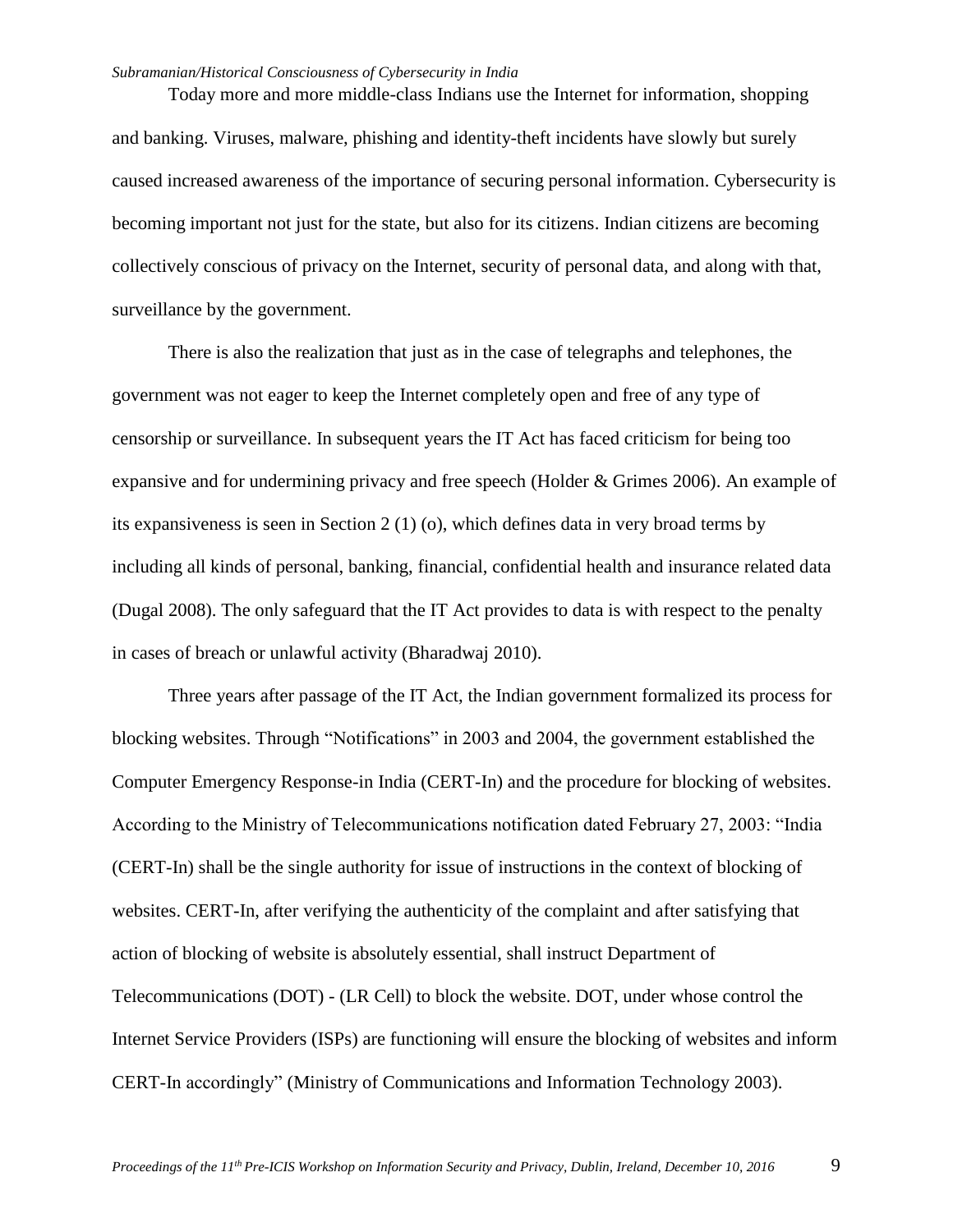However, growing opposition to the government's approach to cybersecurity was effectively nullified by the after the 2008 Mumbai terrorist attacks. In the weeks following, Indian lawmakers hurriedly passed the Amendment to the IT Act of 2000 with little debate or opposition from civil society (Subramanian 2011). The Amended Act (under sections 66-69) listed a host of actions that would be deemed computer-based crimes. That same year, speaking at the Internet Governance Forum (IGF) in Hyderabad, Jainder Singh, Secretary of the Department of Information Technology, described the Internet as both "a vehicle" to enhance communication and "a target of criminal minds" (Moody 2011). NGOs such as the Centre for Internet and Society (CIS-India) and the People's Union for Civil Liberties (PUCL) opposed these moves, saying that the Amendments were an attack on Freedom of Speech and amounted to censorship (Prakash 2013). In the ensuing years, India has experienced increased debate on whether unfettered Internet access poses a threat to security, and on the kind of governance that would provide the right balance of access and security. Much of this debate plays out in the media and through opinions and position papers from civil society NGOs. However, the number of such NGOs involved in the Internet governance debate is still extremely small, and the influence they exert is uneven. Sivasubramanian Muthuswamy, President of the Internet Society (ISOC) of India – Chennai Chapter, stated in an interview that the number of NGOs involved in Internet governance and Internet policy issues numbered less than ten, and that there was not a significant and consistent civil society-led movement on internet issues in India at present.

## **Article 66A of the IT Amendment Act**

The above statement notwithstanding, there are signs of change. Working in coordination with the free press, the civil society actors are beginning to make concerted action issues such as privacy, freedom of expression and access to information in the context of the state's need for security. This became very apparent in the March 24, 2015 Indian Supreme Court ruling which declared Section 66A of the Information Technology Act unconstitutional (Sriram 2015). Section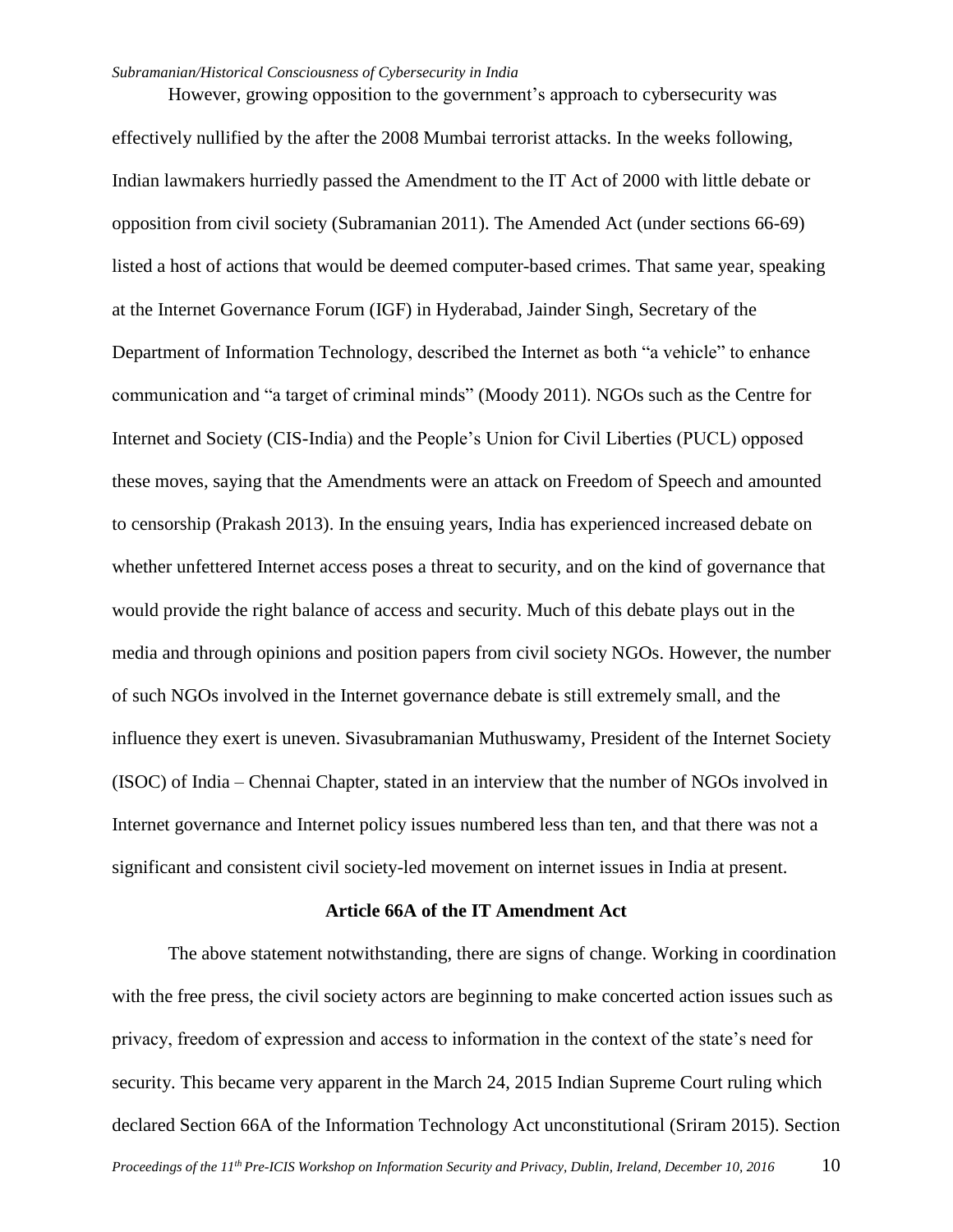66A banned statements made on the Internet that could cause "annoyance," "inconvenience," "enmity, hatred or ill-will." Application of this law had resulted in, among others: the arrests of two college girls who had made a Facebook posting questioning the government-ordered shutdown in Mumbai due to the death of a popular politician; and the arrest of a citizen in Southern India for his Twitter post accusing a politician of corruption. Shreya Singhal, a law student, challenged the law's constitutionality; she and was supported in her lawsuit by NGOs such as the People's Union of Civil Liberty (PUCL), the Center for Internet and Society, and the India and the Centre for Communication Governance of the National Law School. The Supreme Court judgment was a major victory for freedom of expression in India, as well as for civil society.

## **CYBERSECURITY – 2014 AND BEYOND**

The Indian government has progressively introduced restrictions on the Internet. However, despite its thriving IT industry and its IT acumen, it has proven to be less than adept when responding to the global threat of cyber-attacks. With the proliferation of mobile telephony and Internet access through smartphones, India has become a prime target for cyber criminals and cyber-attacks. As noted in the Introduction section, the Citizen's Lab at the University of Toronto reported massive infiltration of India's government and military computers in 2011 (Dharmakumar & Prasad 2011). A 2014 report by the Kaspersky Lab placed India second on a list of most cyber-attacks on mobile devices (Press Trust of India 2014). The 2015 Symantec "Internet Security Threat Report" listed India as one of the top five countries to be affected by cybercrime, and second in terms of malicious software originating from a particular country (Symantec 2015). Despite these escalating cyber-attacks, qualified cybersecurity professionals in India in 2013 was less than a thousand!

Realizing the problem, the Indian Government's Ministry of Information Technology released a "National Cybersecurity Policy (NCP)" in 2013. Some of the key objectives listed in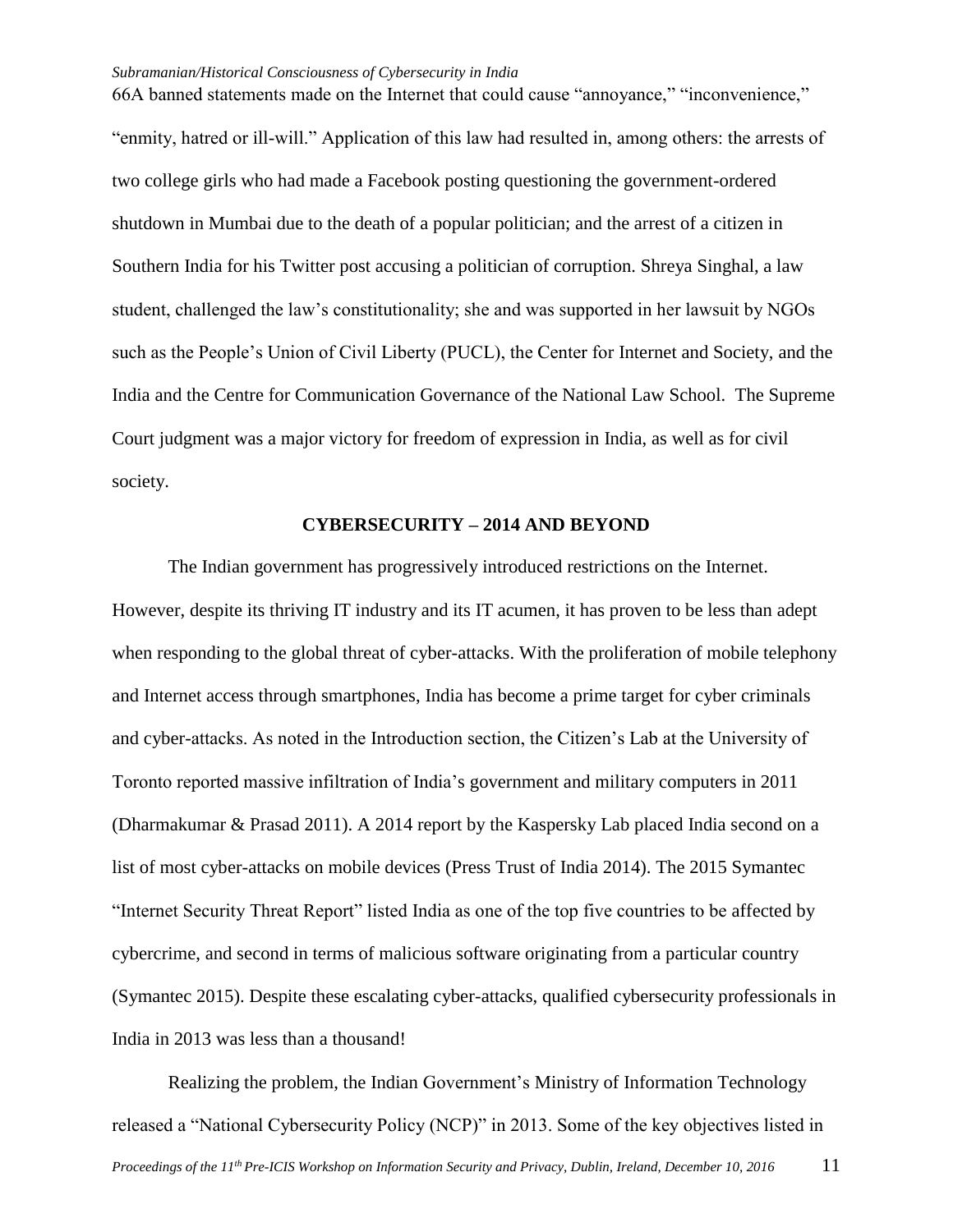this policy statement were: Strengthen regulatory framework; create assurance framework; create indigenous security technologies; protect national information infrastructure; create standards; develop 500,000-person cybersecurity workforce by 2017. However, in early 2015 the "52<sup>nd</sup> Standing Committee on IT conducted a review on the implementation of the NCP. The results were not encouraging. According to the committee's report, the cybersecurity policy directions set forth in the NCP are yet to be implemented. Work on a comprehensive Privacy Bill has stopped. Many structural issues still remain. For instance, the Indian government budgeted just \$7.76 million for cyber security in 2013, compared with at least \$751 million spent by the U.S. government on its cyberspace programs. There is still a great lack of qualified cybersecurity professionals in India.

## **ANALYSIS AND CONCLUSIONS**

Cybersecurity of nations is a critical issue at present. It affects the economy as well as the basic functioning of a society. There are numerous threats to cybersecurity, both internal and external. The way in which a nation attempts to address cybersecurity is often rooted in its history – historical ways in which the state has used its communications infrastructure to control and maintain power vis-à-vis use it as a developmental tool. India, with is history of colonization falls primarily in the former category, in which the information and communications infrastructure was used by the British rulers as a tool to control. During the colonial rule various laws were enacted that allowed the government to curb the free flow of information, as well as to surveil, and intercept messages of citizens. There were serious violations of privacy, mostly because it was generally assumed that colonized citizens were not eligible to enjoy the same rights as the colonizers.

It would be reasonable to assume that these laws would have changed after India gained independence, considering that India chose to follow a democratic political structure. However, as seen above, the Indian rulers were content to maintain status quo when it came to control and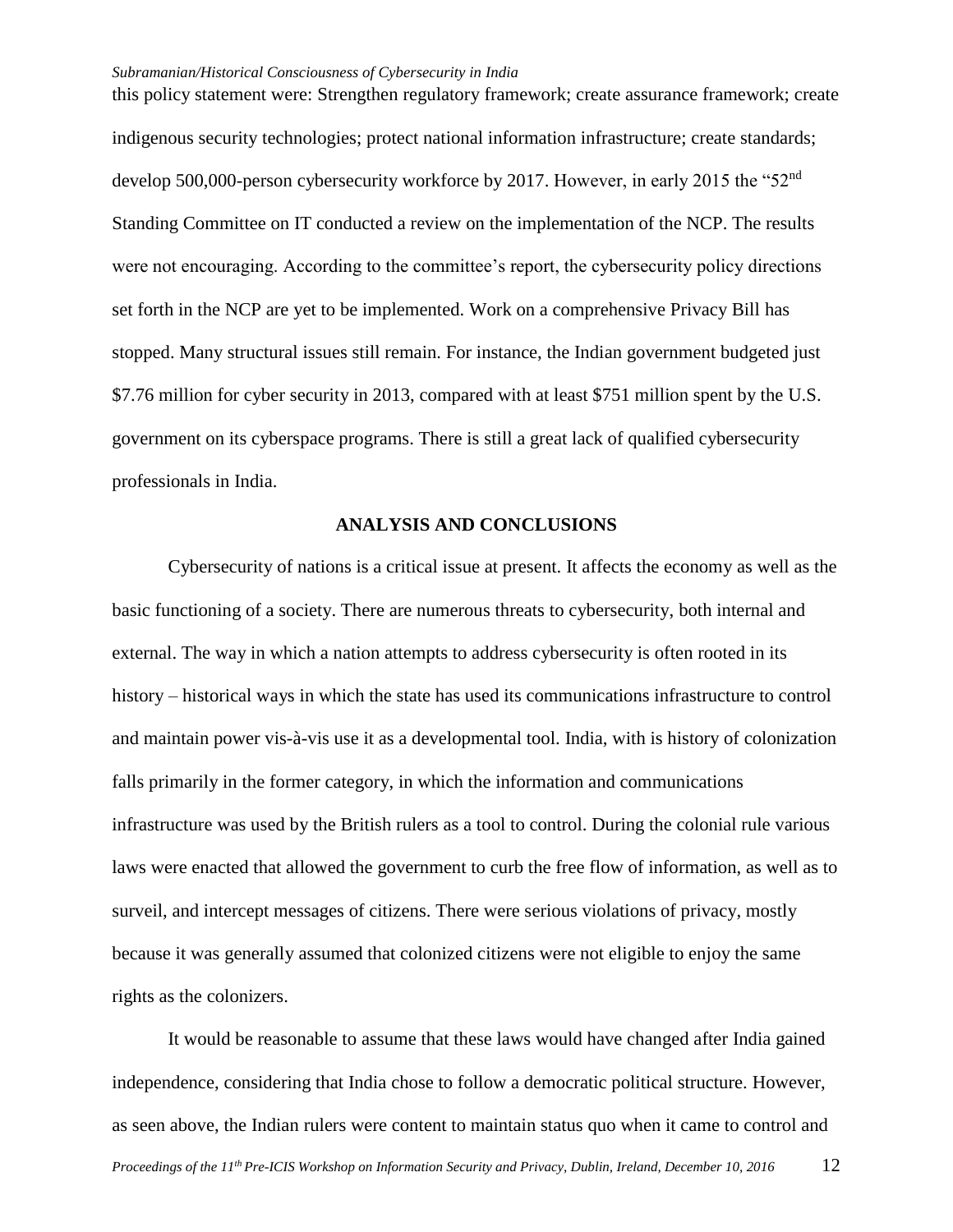interception of messages of the citizens. The initial motive seems to have been an aversion to foreign ideas, and ergo, the compulsion to control such ideas and not let new ideas take root among Indian citizens. Later, such control mechanisms became useful tools for the ruling parties to maintain power and restrict the voices of the opposition parties.

Over time, the voices of democracy and civil society has begun to prevail, and formerly restrictive laws have been amended to incorporate more transparent procedures. But in most cases, such transparency has had to be fought for in the Courts. The role of the press and civil society have been indispensable in this.

At present, the main threat to the nation's security comes in the form cyber threats. Thus cybersecurity has emerged as the most important policy issue that affects the security of India. The government seems to have taken some baby steps towards achieving cyber security. However, as noted above, this is a work very much in progress. There is always the threat of governmental over-reach, wherein the need to preserve national security is compared with the citizens' need for privacy. It is important for both policy makers as well as citizens to seek and achieve the right balance, i.e. implement cybersecurity with a focus on balancing national security with privacy concerns.

#### **REFERENCES**

- Acharya, B. 2015, May 30). Mastering the Art of Keeping Indians Under Surveillance. Retrieved from http://thewire.in/2015/05/30/mastering-the-art-of-keeping-indians-undersurveillance-2756/
- Agarwala, B. D. 1996). Right to Privacy: A Case-By-Case Development. *Supreme Court Cases*, *3*(9). Retrieved from http://www.ebc-india.com/lawyer/articles/96v3a2.htm
- Bharadwaj, K. 2010. How Safe Is This Shore? Data Protection And BPOs In India. *John Marshall Journal of Computer and Information Law*, *27*.
- BSNL Calcutta Telecom District. 2012. History and Growth of Calcutta Telephones. Retrieved June 3, 2016, from http://www.calcutta.bsnl.co.in/mainfooter/MainFooter\_Company.html
- Dharmakumar, R., & Prasad, S. 2011, September 19. Hackers' Haven. Retrieved May 14, 2015, from http://forbesindia.com/printcontent/28462
- Dhavan, R. 2000, April 21. The Hindu : Tapping Mr. Cronje. Retrieved June 4, 2016, from http://www.thehindu.com/2000/04/21/stories/05212523.htm
- Dugal, P. 2008. Legal Issues Relating to Outsourcing in India. *International Journal of Legal Information*, *36*.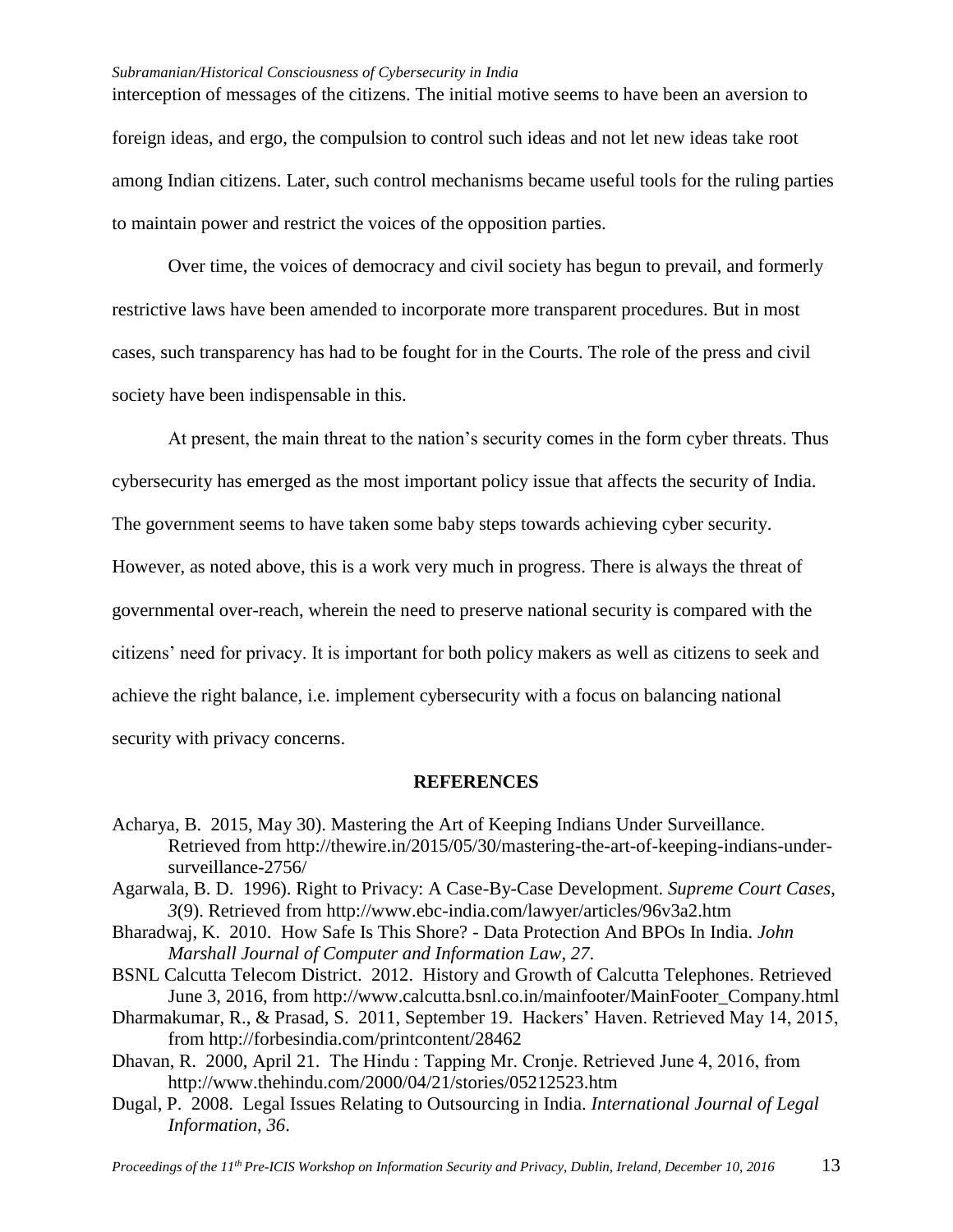Fanshawe, H. C. 1902. *Delhi Past and Present*. London: John Murray, Albemarle Street.

Headrick, D. R. 1991. *The Invisible Weapon: Telecommunications and International Politics, 1851-1945*. New York, NY, USA: Oxford University Press.

Holder, J. T., & Grimes, D. E. 2006. Government Regulated Data Privacy: The Challenge for Global Outsourcers. *Georgetown Journal of International Law*, *38*, 695–712.

Hoskins, H. L. 1928. *British Routes to India*. Universitiy of Pennsylvania.

Human Rights Watch. 1999. Selected Articles of the Indian Constitution - Broken People: Caste Violence Against India's "Untouchables" (Human Rights Watch Report, 1999). Retrieved June 4, 2016, from https://www.hrw.org/reports/1999/india/India994-15.htm

IT-Taskforce-NIC. 1998. IT Taskforce : Information Technology Action Plan. Retrieved June 4, 2016, from http://it-taskforce.nic.in/it2008.htm

Lienhard, J. H. 1998. No. 1380: Indian Telegraph. *Engines of our ingenuity*. Houston, TX: Houston Public Media. Retrieved from http://www.uh.edu/engines/epi1380.htm

Mann, M. 2015, August 2. Telecommunication and the Public Sphere in British India, 1850- 1950 — Institute of Asian and African Studies [Page]. Retrieved June 3, 2016, from https://www.iaaw.hu-

berlin.de/en/region/southasia/research/projects/completed/communication

Menon, A. R. 1999, May. *India: Adopting a Pro-Competitive Policy for Telecommunications*. Retrieved from

http://www.commercialdiplomacy.org/ma\_projects/ma\_india1.htm#the%20history%20of %20telecommunications%20services%20in%20india

Ministry of Communications and Information Technology. 2003, February 27. Notification no. G.S.R.181(E). Retrieved June 4, 2016, from

http://www.naavi.org/cl\_editorial\_06/notification\_270203\_blocking.htm

Ministry of Law, Justice and Company Affairs. 2000, June 9. The Information technology Act, 2000 | The Gazette of India. Retrieved June 4, 2016, from http://cca.gov.in/cca/sites/default/files/files/act2000\_0.pdf

Moody, G. 2011, November 2. India Wants UN Body To Run The Internet: Would That Be Such A Bad Thing? | Techdirt. Retrieved June 4, 2016, from https://www.techdirt.com/articles/20111102/04561716601/india-wants-un-body-to-runinternet-would-that-be-such-bad-thing.shtml

NASSCOM. 2015. India IT-BPM Overview | NASSCOM. Retrieved September 8, 2015, from http://www.nasscom.in/indian-itbpo-industry

Nehru, J. 1946. *The Discovery of India*. Calcutta: The Signet Press.

Prakash, P. 2013, July 10. How Surveillance Works in India - The New York Times. Retrieved June 2, 2016, from http://india.blogs.nytimes.com/2013/07/10/how-surveillance-worksin-india/?  $r=1$ 

Press Trust of India. 2014, March 2. India second on cyber attacks on mobile | The Indian Express. Retrieved May 14, 2015, from http://indianexpress.com/article/indiaothers/india-second-on-cyber-attacks-on-mobile/

Ramakrishnan, S. 2009, August 23. Interview with Kishore Bhargava.

Sriram, J. 2015, March 25. SC strikes down "draconian" Section 66A - The Hindu. Retrieved May 1, 2015, from http://www.thehindu.com/news/national/supreme-court-strikes-downsection-66-a-of-the-it-act-finds-it-unconstitutional/article7027375.ece

Subramanian, R. 2011. The Growth of Global Internet Censorship and Circumvention – A Survey. *Communications of the Association for Information Systems*, *11*(2). Retrieved from

http://www.iima.org/index.php?option=com\_phocadownload&view=category&download